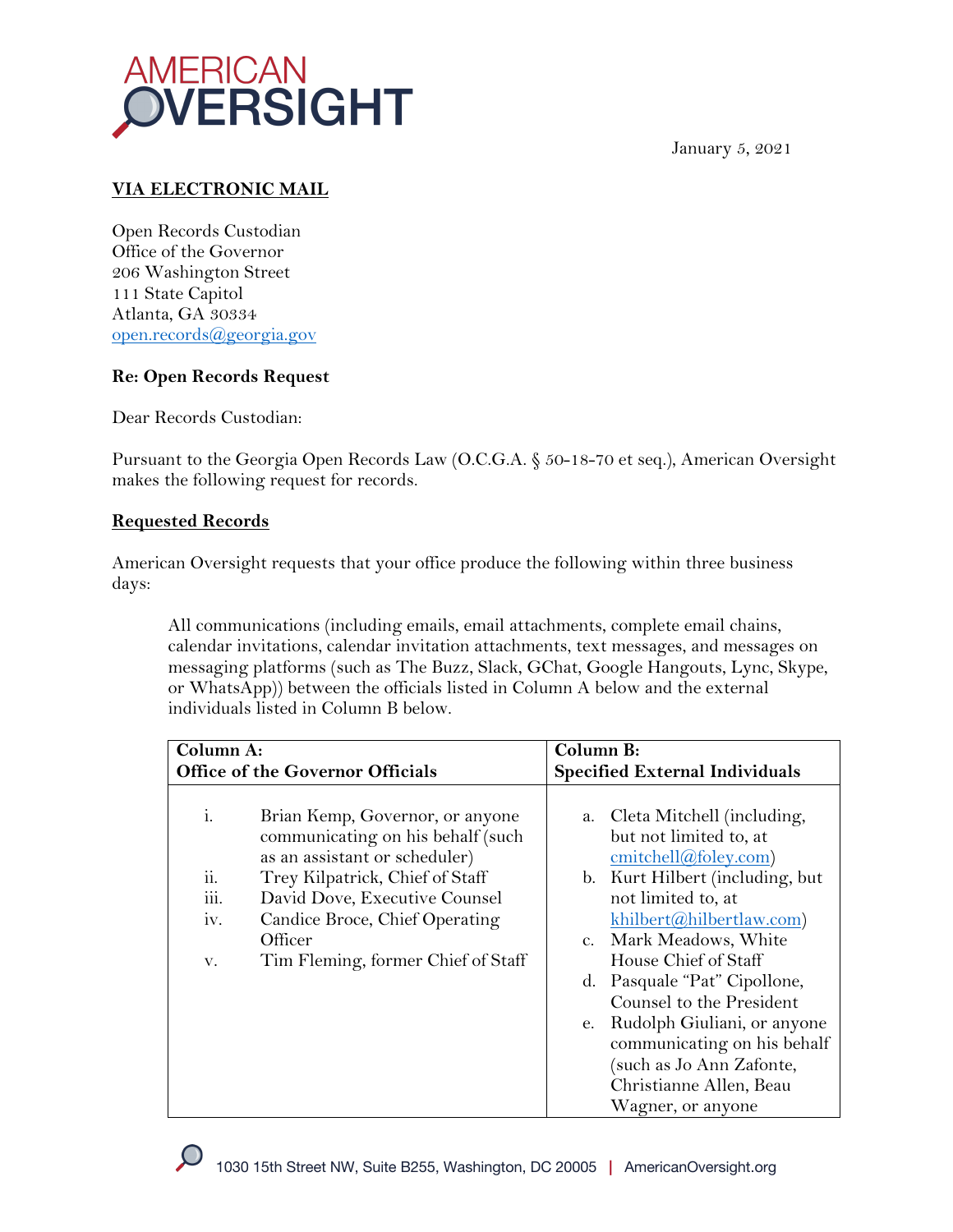|                | communicating from an<br>email address ending in |
|----------------|--------------------------------------------------|
|                | @giulianisecurity.com,                           |
|                | giulianipartners.com, and                        |
|                | gdcillc.com))                                    |
| f.             |                                                  |
|                | Joseph diGenova, Victoria<br>Toensing, or anyone |
|                |                                                  |
|                | communicating from an                            |
|                | email address ending in                          |
|                | @digenovatoensing.com                            |
| g.             | Sidney Powell, or anyone                         |
|                | communicating from an                            |
|                | email address ending in                          |
|                | @federalappeals.com                              |
|                | h. Jenna Ellis, or anyone                        |
|                | communicating from an                            |
|                | email address ending in                          |
|                | @falkirkcenter.com or                            |
|                | @thomasmore.org                                  |
| $i$ .          | Anyone communicating on                          |
|                | behalf of the Donald J.                          |
|                | Trump for President                              |
|                | campaign, including anyone                       |
|                | communicating from an                            |
|                | email address ending in                          |
|                | @donaldtrump.com,                                |
|                | @donaldjtrump.com,                               |
|                | @trumpvictory.com, or                            |
|                | @trumporg.com                                    |
| j <sub>1</sub> | Anyone communicating                             |
|                | from the White House                             |
|                | Office, including anyone                         |
|                | using an email address                           |
|                | ending in who.eop.gov                            |
|                | k. David Schafer, or anyone                      |
|                | communicating from an                            |
|                | email address ending in                          |
|                | @gagop.org                                       |

Communications about official business sent from both governmental and personal email accounts are responsive to this request.

Please provide all responsive records from December 20, 2020, through the date the request is received.

Please notify American Oversight of any anticipated fees or costs in excess of \$100 prior to incurring such costs or fees.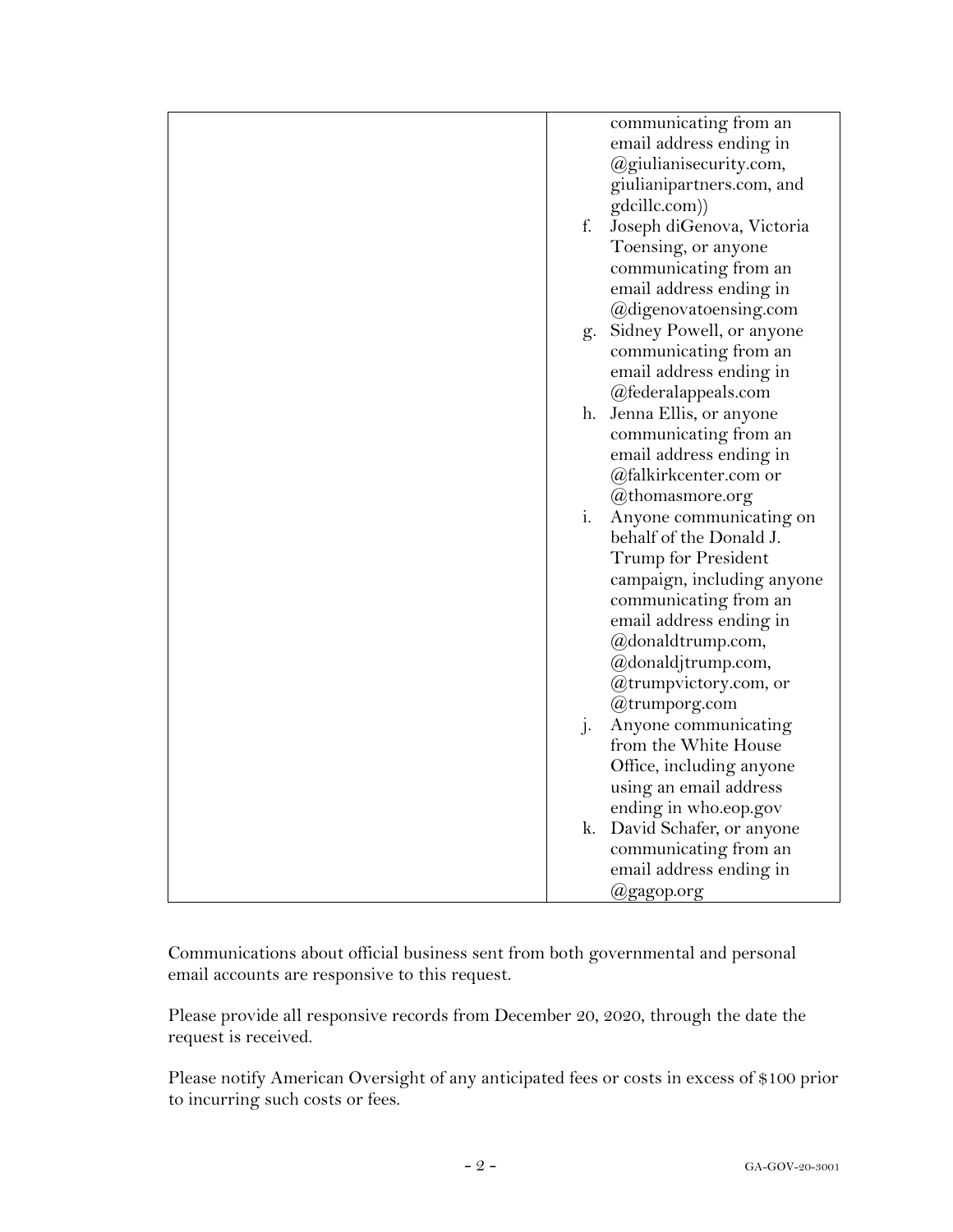American Oversight insists that your office use the most up-to-date technologies to search for responsive information and take steps to ensure that the most complete repositories of information are searched. American Oversight is available to work with you to craft appropriate search terms. **However, custodian searches are still required; your office may not have direct access to files stored in .PST files, outside of network drives, in paper format, or in personal email accounts.**

In the event some portions of the requested records are properly exempt from disclosure, please disclose any reasonably segregable non-exempt portions of the requested records. If it is your position that a document contains non-exempt segments, but that those non-exempt segments are so dispersed throughout the document as to make segregation impossible, please state what portion of the document is non-exempt, and how the material is dispersed throughout the document. If a request is denied in whole, please state specifically that it is not reasonable to segregate portions of the record for release.

Please take appropriate steps to ensure that records responsive to this request are not deleted by your office before the completion of processing for this request. If records potentially responsive to this request are likely to be located on systems where they are subject to potential deletion, including on a scheduled basis, please take steps to prevent that deletion, including, as appropriate, by instituting a litigation hold on those records.

To ensure that this request is properly construed, that searches are conducted in an adequate but efficient manner, and that extraneous costs are not incurred, American Oversight welcomes an opportunity to discuss its request with you before you undertake your search or incur search or duplication costs. By working together at the outset, American Oversight and your office can decrease the likelihood of costly and time-consuming litigation in the future.

Where possible, please provide responsive material in electronic format by email or in PDF or TIF format on a USB drive. Please send any responsive material being sent by mail to American Oversight, 1030 15th Street NW, Suite B255, Washington, DC 20005. If it will accelerate release of responsive records to American Oversight, please also provide responsive material on a rolling basis.

## **Conclusion**

American Oversight is a  $501(c)(3)$  nonprofit with the mission to promote transparency in government, to educate the public about government activities, and to ensure the accountability of government officials. American Oversight uses the information gathered, and its analysis of it, to educate the public through reports, press releases, or other media. American Oversight also makes materials it gathers available on its public website and promotes their availability on social media platforms, such as Facebook and Twitter.<sup>1</sup>

<sup>1</sup> American Oversight currently has approximately 15,600 page likes on Facebook and 106,000 followers on Twitter. American Oversight, Facebook,

https://www.facebook.com/weareoversight/ (last visited Jan. 5, 2021); American Oversight (@weareoversight), Twitter, https://twitter.com/weareoversight (last visited Jan. 5, 2021).